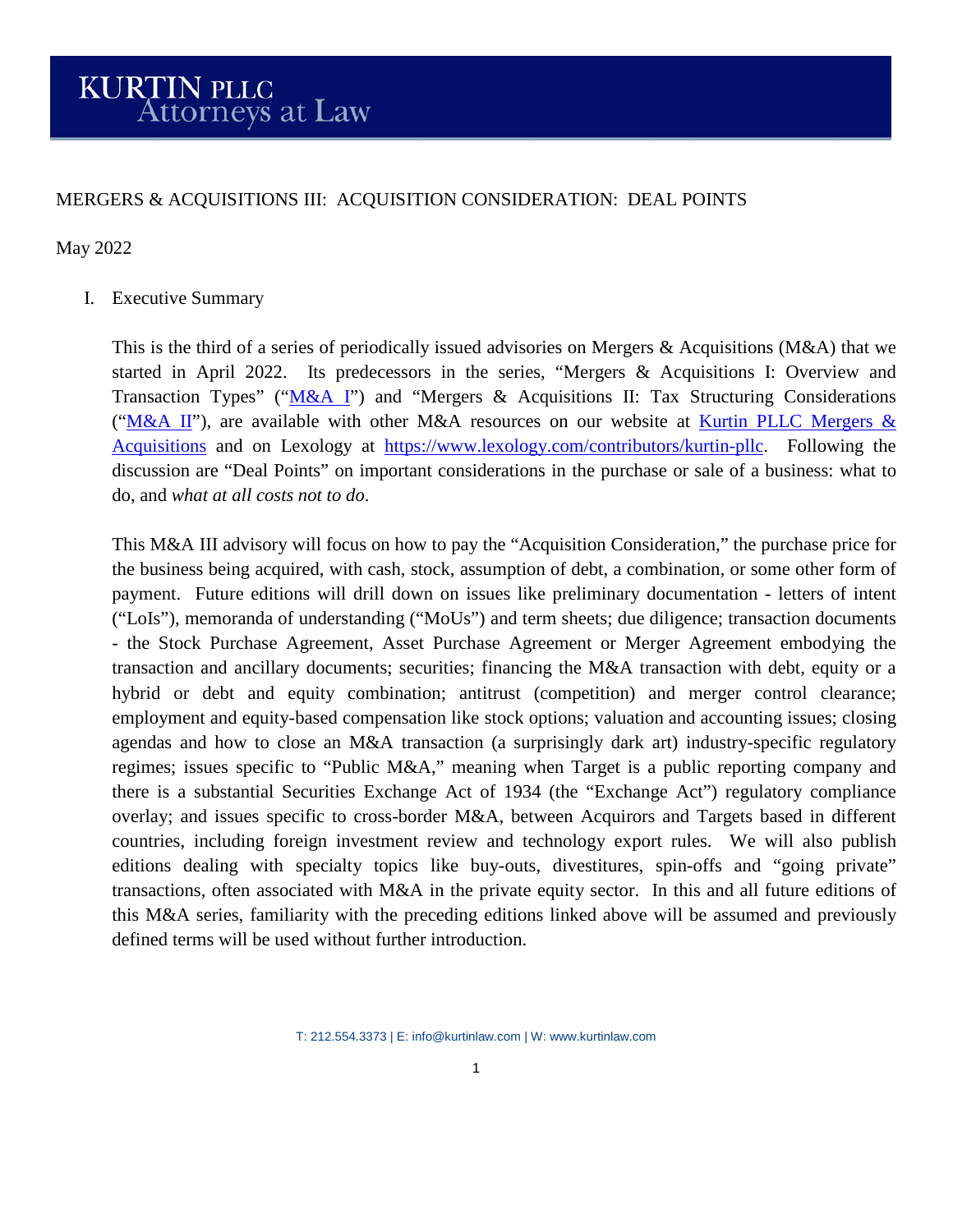#### II. Acquisition Consideration

Acquisition Consideration, the purchase price paid by Acquiror to Target, is usually paid in cash, stock, the assumption of Target debt or a combination thereof. When Acquiror stock is all or part of the Acquisition Consideration, Acquiror may use existing authorized but unissued stock as Acquisition Consideration or authorize and issue new stock. Acquiror may also finance all or part of the Acquisition Consideration through issuance of stock and/or incurrence of debt.

- a. Cash Acquisition Consideration. As described in [M&A II,](https://kurtinlaw.com/wp-content/uploads/2022/05/Mergers-and-Acquisitions-II-05.2022.pdf) if Acquiror's Acquisition Consideration is paid in cash, the transaction will not be eligible for "tax-free" treatment under Tax Code section  $368(a)(1)(A)$  - (D). However, the tax effects of a cash transaction may be ameliorated by use of the Tax Code section 338(g) and 338(h)(10) elections also described in [M&A II.](https://kurtinlaw.com/wp-content/uploads/2022/05/Mergers-and-Acquisitions-II-05.2022.pdf) Cash consideration may be payable in full at closing or in installments and subject to various post-closing contingencies. But cash on the barrelhead, paid in full at closing, is the most valuable and risk-free consideration from Target and Target's shareholders' point of view. A cash-in-full offer should command a significant discount from other types of Acquisition Consideration, including competing offers that are not cash. Any non-cash-in-full offer should be considered as in some measure contingent and command a risk premium for Target and its shareholders. Put simply, any Acquiror willing to pay cash in full at closing should be able to pay less than other potential Acquirors offering non-cash deals in most circumstances, the main exceptions being when Target/Target shareholders expect a significant appreciation in Acquiror's share value as a result of the transaction or over time, want to participate in the post-transaction business for that or other reasons, or when tax-free structuring more than compensates for the assessed risk premium in taking stock instead of cash.
- b. Stock Acquisition Consideration. Target and its shareholders, all other things being equal, usually favor being paid in cash than in stock; after all, if paid in cash, they can always buy Acquiror stock with some of the cash later if they want (assuming it was available at the same price as it was in the transaction, which may not be the case, especially if the M&A transaction adds value to the postacquisition business as intended), and stock Acquisition Consideration should ordinarily be subject to a risk premium and a higher purchase price than a cash deal would require, with the exceptions noted above. Conversely, Acquiror's use of stock as Acquisition Consideration can result in tax-free treatment for the transaction when the deal is structured properly, as described in  $M&A II$ , which may compensate for some or all of the risk premium, and of course the parties may be buying into a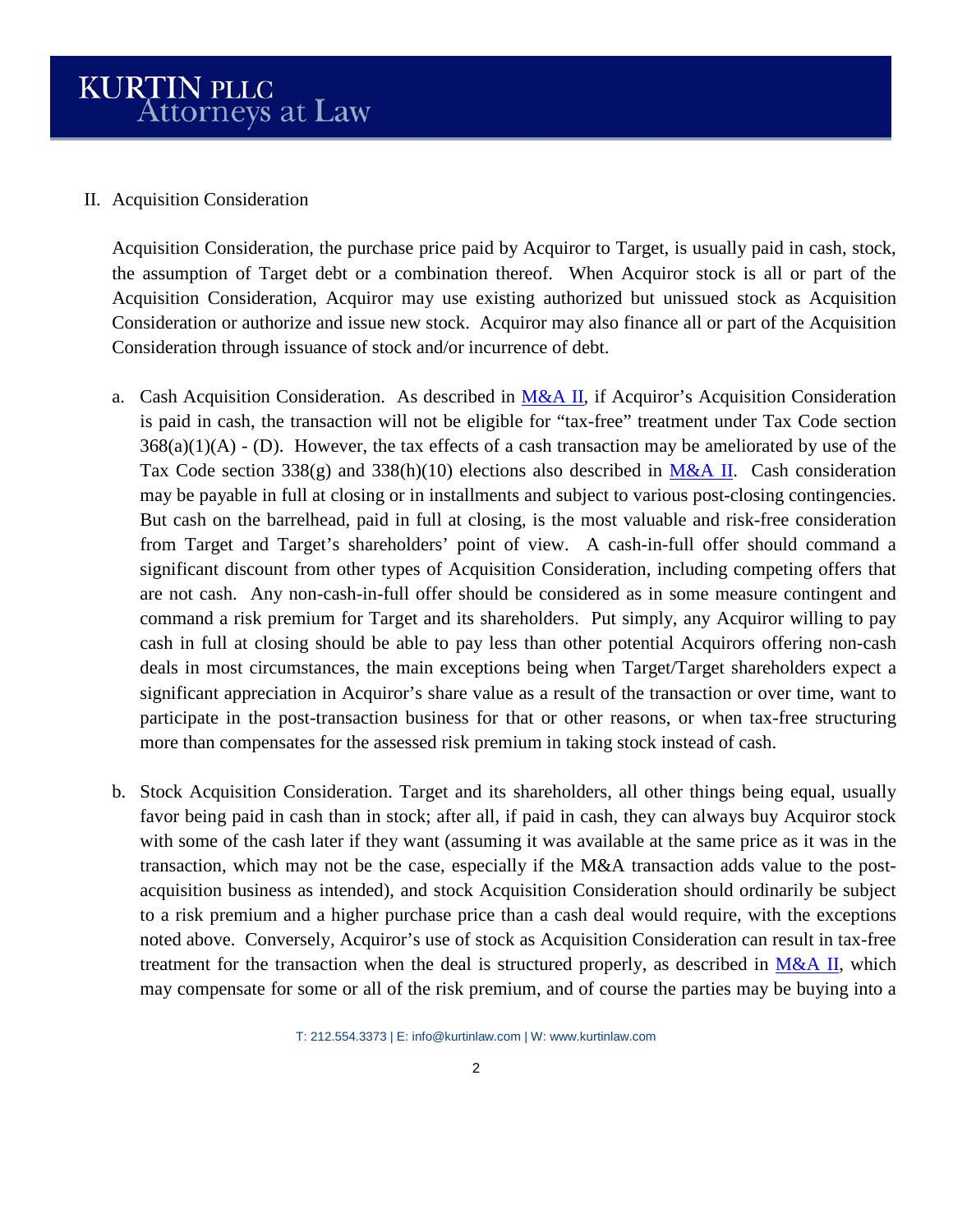business case in which the combined companies will be worth more post-closing than the sum of their parts. In fact, if they *don't* believe that, it may be that they shouldn't be doing the deal.

- c. Hybrid Cash and Stock Consideration. The risk premium to Target in accepting Acquiror stock as Acquisition Consideration can be partially mitigated by structuring a deal in which part of the Acquisition Consideration is Acquiror stock, and part is cash. In a "cash election" merger or other M&A transaction, Target shareholders are granted an election period in which to decide to accept stock or cash for the cash part of the Acquisition Consideration, allowing them to assess market reaction to the announced transaction and its effect on Acquiror's share value. The length of the election period is often heavily negotiated, as is whether to treat all Target shareholders the same way in terms of cash election rights.
- d. Assumption of Debt. Assumption of Target's debt is a key and frequent part of M&A Acquisition Consideration, and often should command a premium, especially when the debt is restructured in the course of the M&A deal – the interest rate lowered, maturity date extended, the terms or collateral eased. Assumption of debt may also be tax deductible for the Acquiror, although, since the 2017 Tax Cuts and Jobs Act ("TCJA") lowered the maximum corporate tax rate from 35% to 21%, granted a 20% deduction on qualified business income and capped business interest (whether paid or accrued) deductibility, previously unlimited with a few minor exceptions, at 30% of EBITDA (Earnings Before Interest, Taxes, Depreciation and Amortization) through 2021, and 30% of EBIT thereafter, deductibility of interest is less of a transaction-structuring driver than it used to be.

As an aside, the limitation on business interest deductibility should disfavor debt financing as a general matter, especially in a time of rising interest rates. Among other things, convertible debt instruments, term loans, revolving credit facilities, debentures and short-term notes will all change in relation to each other and to equity as a result of the loss of the full deduction, with the incurring of debt by a business a more expensive proposition than before. The relative availability of debt finance may also be affected.

However, it is important for Acquiror to remember when considering assumption of Target debt that the M&A transaction thereby becomes a marriage with three or more parties: the Target's creditor or creditors are also in the deal. Creditors' consent to the assumption of debt and transfer of obligation from Target to Acquiror, as well as what they might demand in exchange for that consent,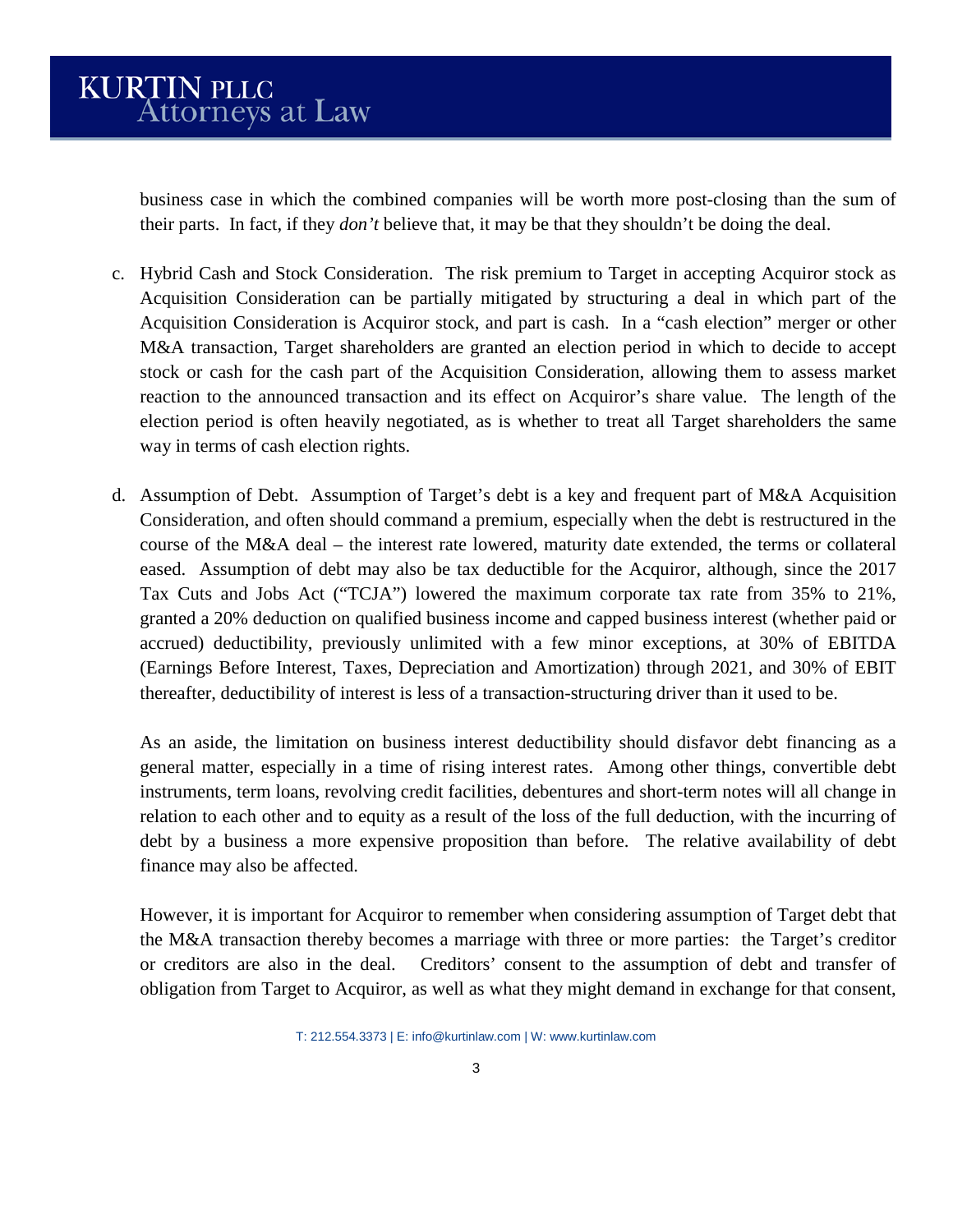as a contingency and a risk must be sought and programmed into the transaction, from the point of LoI, MoU or term sheet on; deals have cratered on failure to obtain creditor consent to assumption of Target debt, as when, for example, the debt instrument makes a "change of control" without creditor consent an "event of default," creditor does not consent and declares an event of default by reason of the M&A transaction. Not only that, but the LoI, MoU, term sheet, Stock Purchase Agreement, Asset Purchase Agreement or Merger Agreement, as the case may be, may make failure to obtain creditor consent a Target covenant or Acquiror condition to closing, allowing Acquiror to terminate the transaction and walk away from the deal without penalty.

# III. Acquisition Consideration Control Devices

Among the issues confronting M&A parties as they plan, structure and document their transaction are the effects of changes in the value of Target and/or Acquiror's stock when stock is being used as Acquisition Consideration. Various techniques to control or limit those changes in value can be used.

a. Fixed Exchange and Fixed Value Ratio Formulas

Where not all the Acquisition Consideration is in cash, parties can also allocate risk of preclosing volatility through adjustable pricing formulas. In a "fixed exchange" ratio, each of Target's shares is converted into a fixed number of Acquiror's shares based on a negotiated and fixed exchange ratio. Under a fixed exchange structure, the dollar value of the fixed number of Acquiror shares received by Target/Target shareholders can rise or fall in the period after the deal is signed and when it closes, thereby changing the value of the Acquisition Consideration, either as a result of Acquiror's business performance, market reaction to the pending deal, or general market/industry conditions incidentally affecting Acquiror. Fixed exchange ratios are most common in larger, stock-for-stock "merger of equals" transactions, since both parties share the risk of movement in Acquiror's share price. Fixed exchange transactions are also traditionally common in sectors of perceived volatility, such as the tech sector, and Acquiror's resulting position that volatility risk in its stock price should be shared.

In a "fixed value" transaction, it is the exchange ratio that floats and Target shareholders receive a fixed dollar value of Acquisition Consideration, however many Acquiror shares that works out to cost. The formula usually provides for measuring Acquiror's stock price during a negotiated period of days or weeks prior to closing or a meeting of Target's stockholders to approve the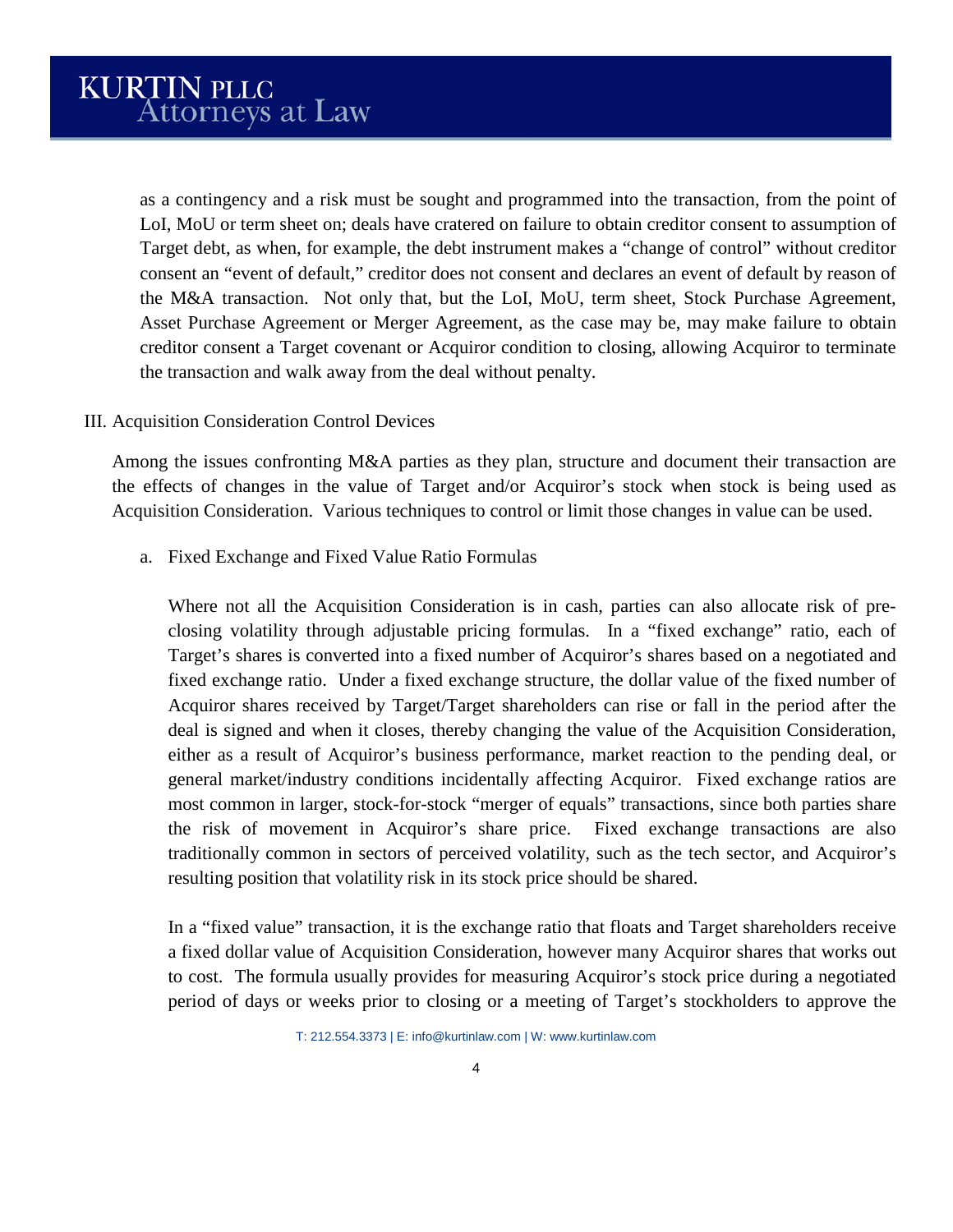transaction. A fixed value pricing formula is used to insulate Target's shareholders from risk from changes in Acquiror's share value prior to closing, whether from the Acquiror's business performance, market reaction to the pending deal, or general market/industry conditions incidentally affecting Acquiror. Fixed value transactions are traditionally most common when one party is clearly Acquiror and the other clearly Target, rather than in the "merger of equals" context and, unlike in fixed exchange ratio transactions, pose the risk for Acquiror that it may have to issue more shares to purchase Target's shares if Acquiror's share value declines during the measuring period, which may reduce the stock value and dilute existing Acquiror shareholders (of course, a rise in Acquiror's stock value prior to closing will allow it to close the transaction on fewer shares). Also, in Public M&A, hostile bidders use fixed value structures because they have more appeal for Target shareholders, who may be solicited under a tender offer and are more likely to tender based on a known dollar compensation for their shares.

Fixed Exchange and Fixed Value pricing formulas can be used with hybrid cash and stock transactions, in which the cash component can vary in inverse relation with the variations in the stock component, potentially altering both the overall Acquisition Consideration and the risk premium-modifying aspects of the cash component already discussed, factors which will be heavily negotiated and on which Target shareholders may have divergent interests.

b. "Collars," "Caps" and "Floors" are used to limit the volatility of fixed value transactions or other transactions in which Acquiror stock is all or part of the Acquisition Consideration. A Collar would set a maximum and minimum limit on the number of Acquiror shares that Target/Target shareholders would receive, even if market volatility and pre-closing valuation justified a higher or lower amount. For example, an Acquisition Consideration price Collar in a deal signed up for Acquiror use 1,000 shares of its stock to purchase 1,000 Target shares \$1,000 per shares at a 1:1 exchange ratio with a 10% plus/minus Collar might provide for an adjusted price at closing of 10% fewer or more Acquiror shares, equal at closing to up to 1,100 or as little as 900 Acquiror shares. Above or below the Collar, the volatility protection ends, and for the excess above or below the Collar, Target/Target shareholder bear the risk of Acquiror stock rise or fall, as the case may be, at closing, as though in a fixed exchange ratio structure. A price Collar on Acquisition Consideration can also be used to allocate risk in other pre-closing scenarios, such as due diligence, regulatory approvals, third party consents and other events affecting Target value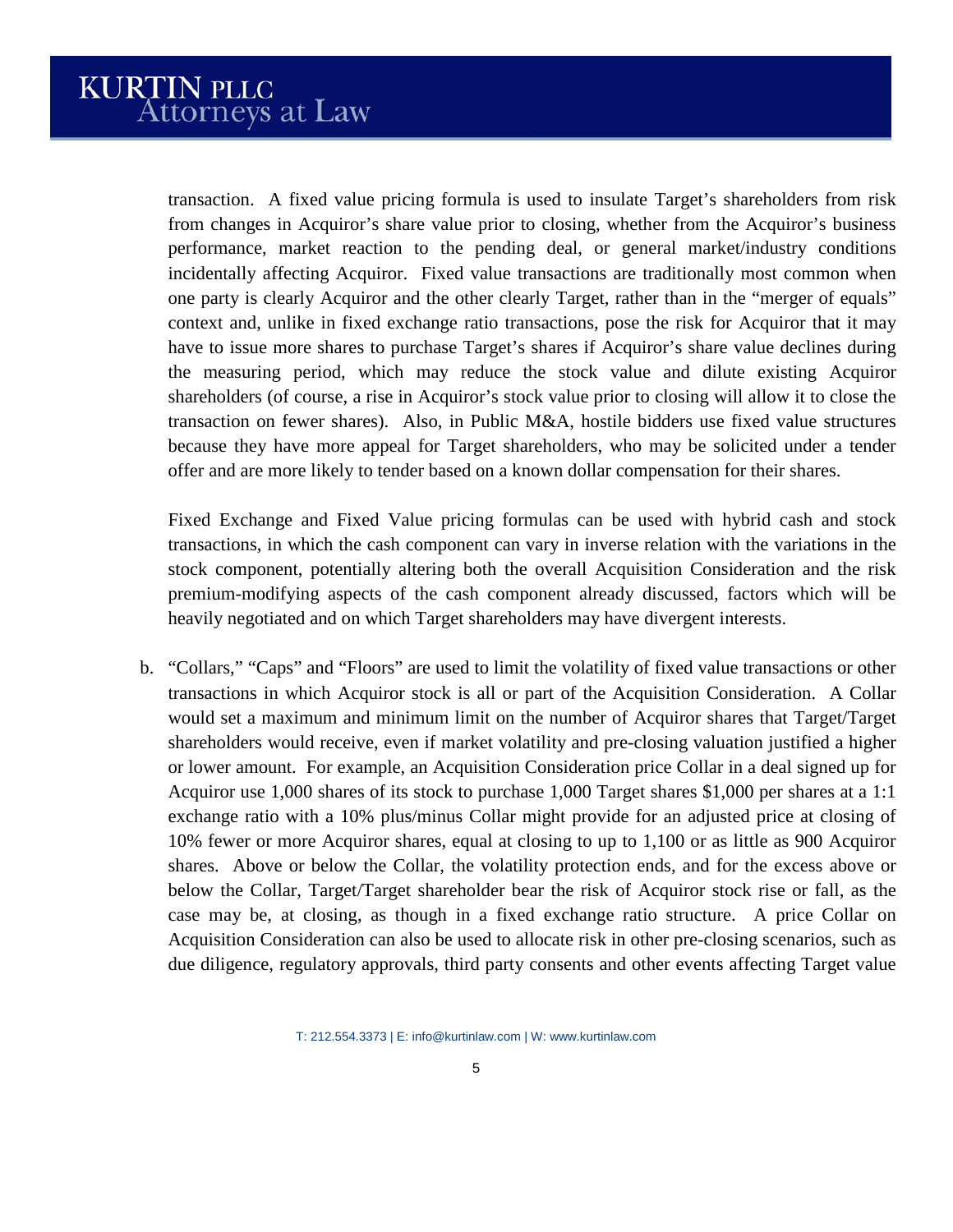pre-closing. A Cap sets a maximum on a variable Acquiror shares or purchase price and a Floor sets a minimum under any of the same scenarios as would be the case for a Collar.

c. Deferred Consideration and Earn outs

A transaction may be structured in which Target, in whatever form it exists post-closing, is required to hit certain milestones to receive a portion of the Acquisition Consideration. That portion may be set aside in escrow or simply deferred until the milestone is reached, earning the payout or release from escrow of the segregated purchase price portion.

# IV. Deal Points

*Deal Point No. 1: Plan Acquisition Consideration and its structure at the LoI, MoU or Term Sheet stage.* Nobody, especially on the Target – sell side, wants to hear about a change in purchase price after the deal is signed up and before closing. When the issue is identified and its risk is allocated in preliminary documentation and the main deal documents, the occurrence of an Acquisition Consideration-altering event is accounted for and should not give rise to disputes.

*Deal Point No. 2: Think about the effects of Acquisition Consideration structuring in negotiations.* Do Target/Target shareholders want to cash out? Or do they want to participate in the post-closing business? Will using Acquiror's stock limit Acquiror's strategic options going forward, or impair Acquiror's existing shareholders' interests? What is the "cheapest" price to pay, cash, stock or assumed debt? Can an Acquisition Consideration decision solve a particular need of Target/Target shareholders or Acquiror/Acquiror shareholders?

# Owen D. Kurtin

Kurtin PLLC is a New York City-based law firm focused on corporate, commercial and regulatory representation in the Biotechnology & Life Sciences, Communications & Media, Information Technologies & Internet, Satellites & Space and Venture Capital & Private Equity sectors. For further information about our services, please visit our website at<https://kurtinlaw.com/> and contact [info@kurtinlaw.com.](mailto:info@kurtinlaw.com) To subscribe to our publications, please email [publications@kurtinlaw.com](mailto:publications@kurtinlaw.com) with the message "subscribe" and your coordinates.